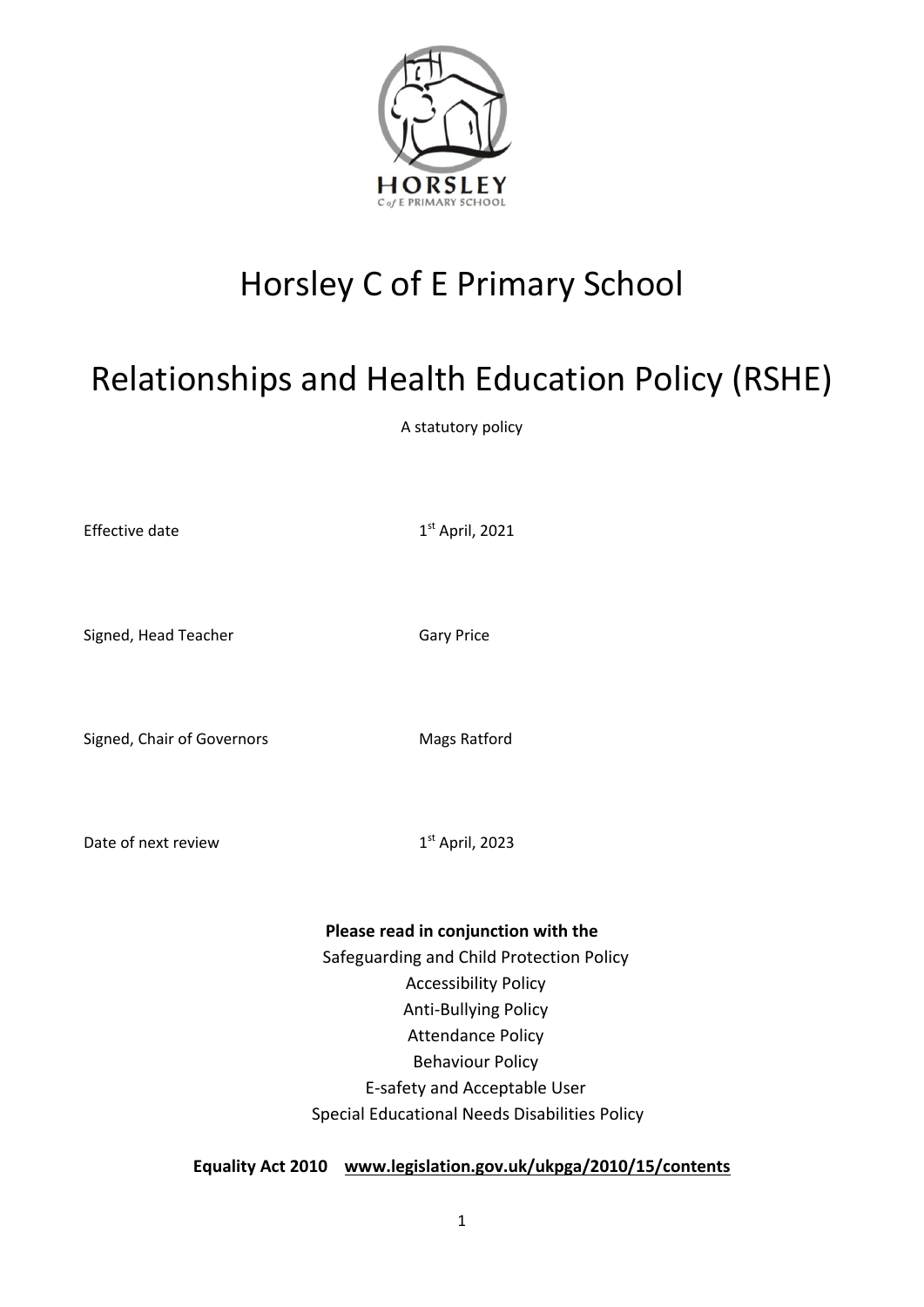# **A Charter for Faith Sensitive and Inclusive Relationships Education, Relationships and Sex Education (RHSE) and Health Education (RSHE)**

At Horsley C of E Primary we seek to provide Relationships Education and Health Education (RSHE), which will enable all pupils to flourish.

- 1. **We commit: To work in partnership with parents and carers**. This will involve dialogue with parents discussing the resources used to teach their children and how they can contribute at home. It must, however, be recognised that the law specifies that what is taught and how it is taught is ultimately a decision for the school.
- 2. **That RSHE will be delivered professionally and as an identifiable part of R.S.H.E**. It will be led, resourced and reported to parents in the same way as any other subject. There will be a planned programme delivered in a carefully sequenced way. Staff will receive regular training in RSHE and R.S.H.E. Any expert visitors or trainers invited into the school to enhance and supplement the programme will be expected to respect the schools published policy for RSHE.
- 3. **That RSHE will be delivered in a way that affords dignity and shows respect to all who make up our community.** It will not discriminate against any of the protected characteristics in the Equality Act 2010 and will be sensitive to the faith and beliefs of those in the wider school community. RSHE will seek to explain fairly the tenets and varying interpretations of religious communities on matters of sex and relationships and teach these viewpoints with respect. It will value the importance of faithfulness as the underpinning and backdrop for relationships. It will encourage pupils to develop the skills needed to disagree without being disagreeable, to appreciate the lived experience of other people and to live well together.
- 4. **That RSHE will seek to build resilience in our pupils to help them form healthy relationships, to keep themselves safe and resist the harmful influence of pornography in all its forms**. It will give pupils opportunities to reflect on values and influences including their peers, the media, the internet, faith and culture that may have shaped their attitudes to gender, relationships and sex. It will promote the development of the wisdom and skills our pupils need to make their own informed decisions.
- 5. **That RSHE will promote healthy resilient relationships set in the context of character and virtue development**. It will reflect the vision and associated values of the school, promote reverence for the gift of human sexuality and encourage relationships that are hopeful and aspirational. Based on the school's values it will seek to develop character within a moral framework based on virtues such as honesty, integrity, self-control, courage, humility, kindness, forgiveness, generosity and a sense of justice but does not seek to teach only one moral position.
- 6. **That RSHE will be based on honest and medically accurate information from reliable sources of information, including about the law and legal rights**. It will distinguish between different types of knowledge and opinions so that pupils can learn about their bodies and sexual and reproductive health as appropriate to their age and maturity.
- 7. **To take a particular care to meet the individual needs of all pupils including those with special needs and disabilities.** It will ensure that lessons and any resources used will be accessible and sensitive to the learning needs of the individual child. We acknowledge the potential vulnerability of pupils who have special needs and disabilities (SEND) and recognise the possibilities and rights of SEND pupils to high quality relationships and sex education.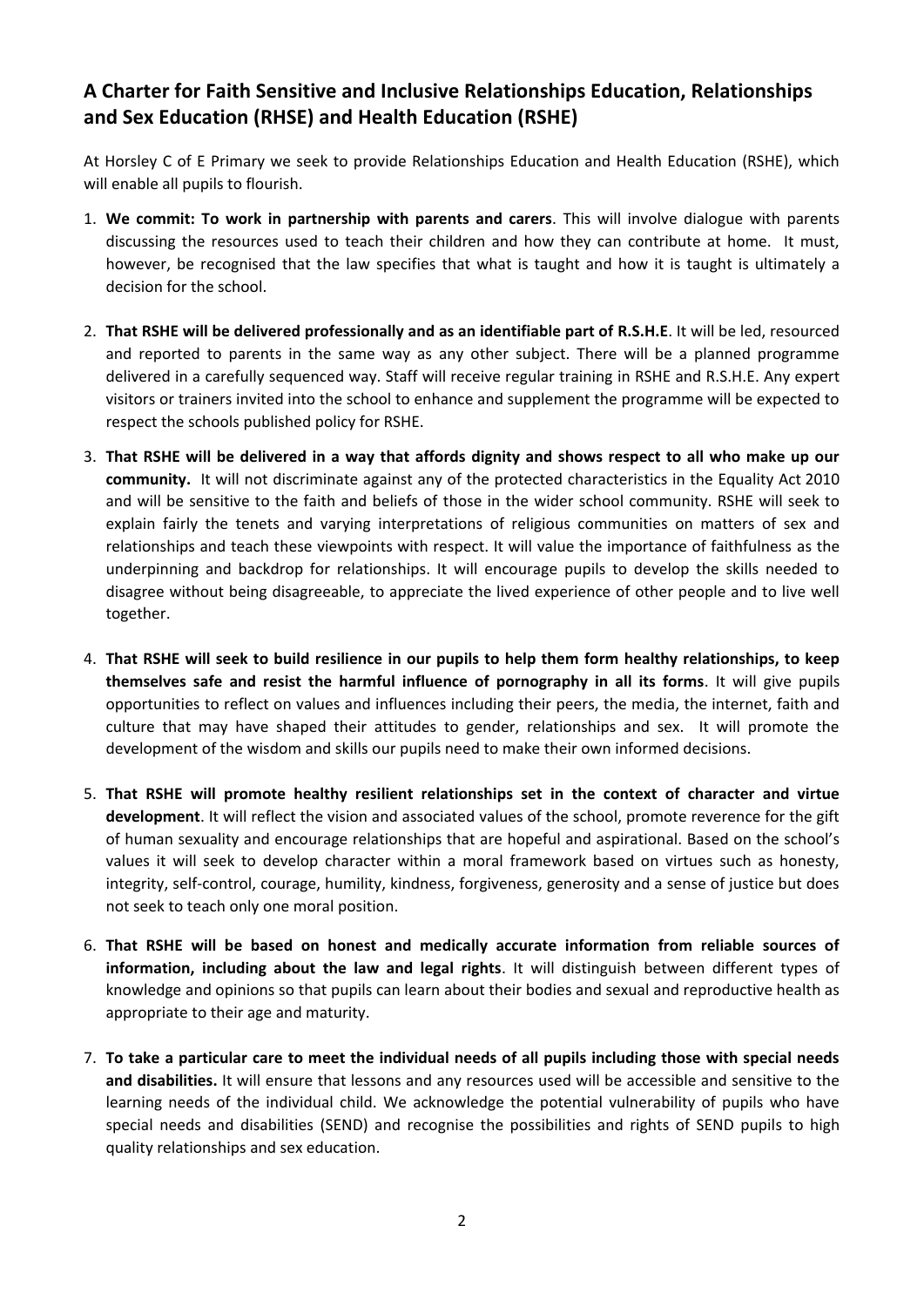8. **To seek pupils' views about RSHE so that the teaching can be made relevant to their lives.** It will discuss real life issues relating to the age and stage of pupils, including friendships, families, faith, consent, relationship abuse, exploitation and safe relationships online. This will be carefully targeted and age appropriate based on a teacher judgment about pupil readiness for this information in consultation with parents and carers.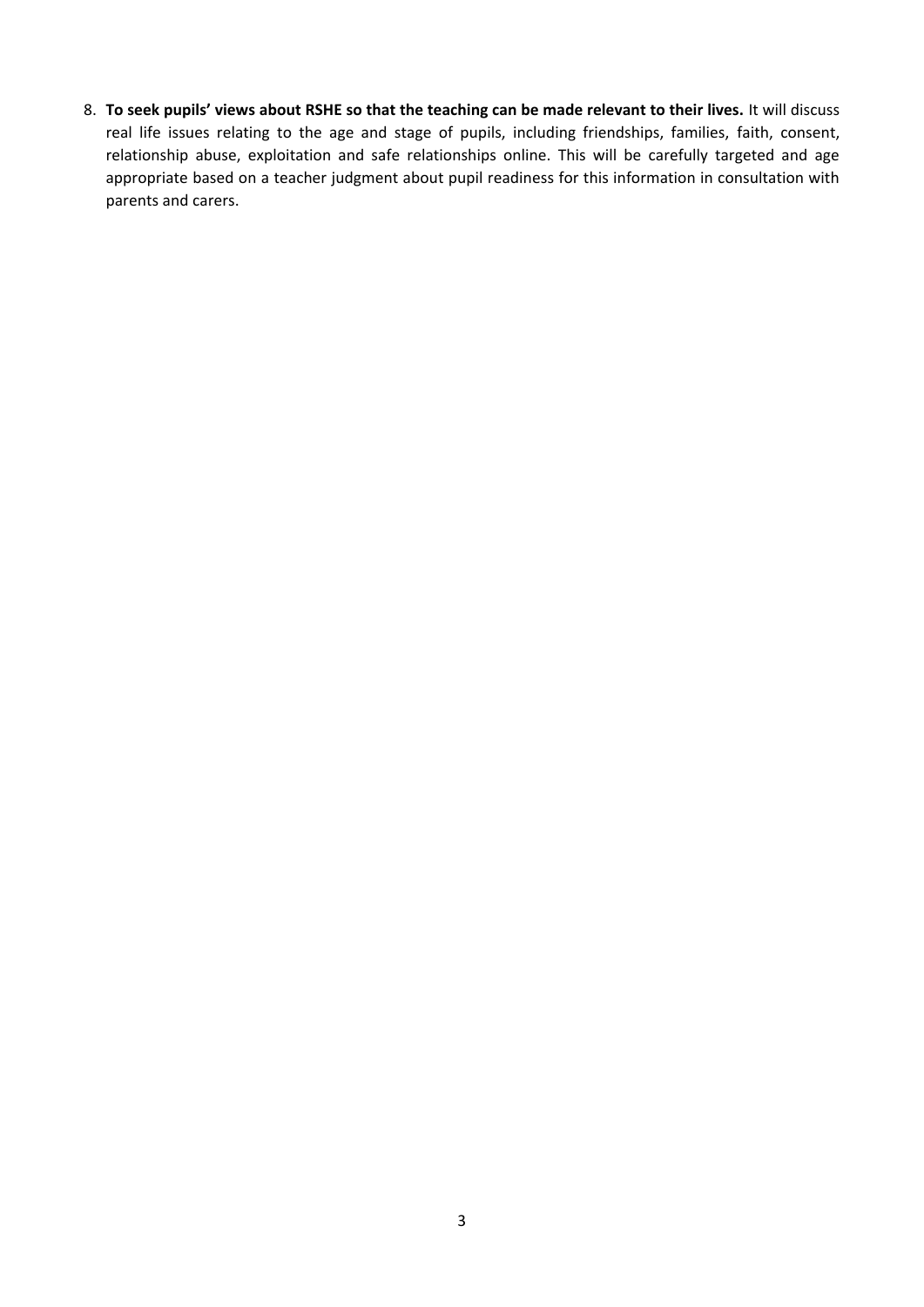## **Curriculum Statement of Intent**

R.H.S.E offers learning opportunities and experiences that enable children and young people to grow and develop as individuals and as valuable members of families and communities. The R.S.H.E programme alongside our school values, help children to empathise with others, develop healthy relationships and support their emotional and physical well-being. R.S.H.E provides children and young people with knowledge, understanding, attitudes and practical skills to live healthy, safe, productive, fulfilled, capable and responsible lives. We want to inspire our children to be enterprising and to support them in making effective transitions, positive learning and career choices. It gives children and young people the skills to reflect on and analyse their own values and equips them to face difficult and sometimes conflicting attitudes they may face in the future.

## **RSE**

Relationships and Sex Education (RSE) is learning about the emotional, social and physical aspects of growing up, relationships and health.

RSE aims to equip children and young people with the information, skills and values which they will need to lead safe, fulfilling, enjoyable relationships and which will help them go on, beyond primary school, to take responsibility for their sexual health and wellbeing

In line with the DfE 2019 Guidance, the focus of RSE at Horsley C of E Primary School will be on teaching the fundamental building blocks and characteristics of positive, healthy, respectful relationships, with particular reference to friendships, family relationships, and relationships with other children and with adults in all contexts, including online. This will sit alongside the essential understanding of how to be healthy and how totally interlinked physical and mental health are.

Research has shown that a comprehensive RSE curriculum can help young people to feel more positive about themselves and to understand what a healthy relationship looks like, as well as to delay the age at which they become sexually active. Young people who feel good about themselves are more knowledgeable and confident about relationships, more likely to be more discerning in their relationships and sexual behaviours and also more likely to have healthy, safe and fulfilling relationships.

Keeping Children Safe in Education (KCSIE) 2020 sets out that all schools and colleges should ensure children are taught about safeguarding, including how to stay safe online, as part of providing a broad and balanced curriculum, and our RSE curriculum at Horsley Primary School is key to this provision. This curriculum plats an important preventative role.

## **Health Education**

We aim to equip children with knowledge to make good choices in the future around mental health and wellbeing, internet safety and harms, physical health and fitness, healthy eating and drugs, alcohol and tobacco. It will equip them to take responsibly their own health and understand and manage changes during adolescence. In addition, they will learn basic first aid skills.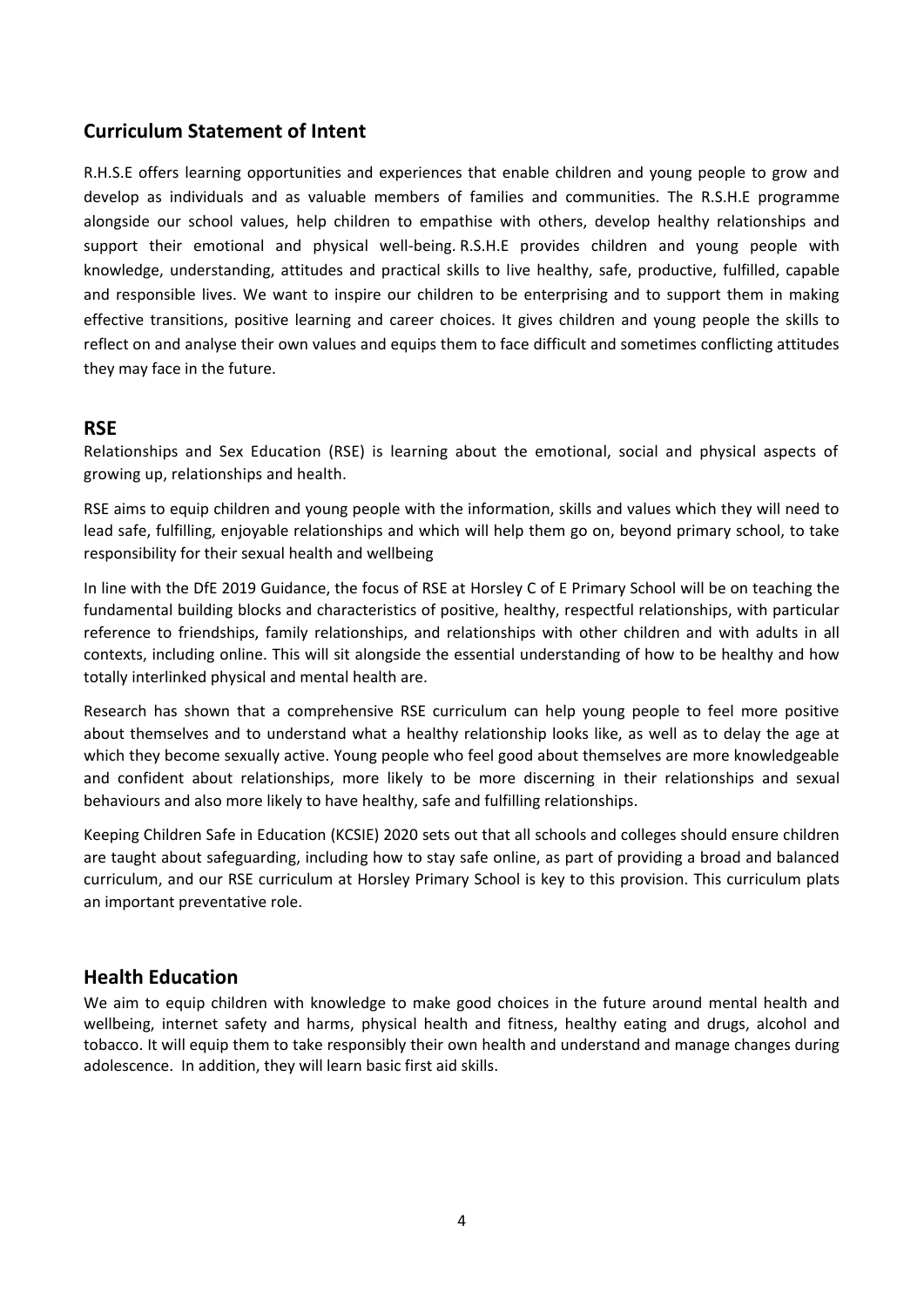## **Implementation of the RSHE Curriculum**

The statutory Relationships and Sex Education and the Health Education guidance released in September 2019 is used to inform our planning and objectives are taken from the online SCARF Curriculum. The Relationships Education, RSE, and Health Education (England) Regulations 2019 have made Relationships Education compulsory in all primary schools from September 2020. This date was reviewed by the DfE as a result of the COVID pandemic.

At Horsley, R.S.H.E is taught predominately in mixed age groups (EYFS, Y1/2, Y3/4 and Y5/6. This ensures good coverage of topics and means that the children are able to access knowledge and understanding at an appropriate depth and that there is clear progression of knowledge and skills across the school. As a result of mixed age learning, R.S.H.E content is taught on a two-year rolling programme unless the topic is not deemed age appropriate. Where relevant, it may be appropriate to separate year groups. This may apply when learning has been missed due to school closure due to the COVID pandemic. For some parts of the curriculum it can be helpful to separate girls and boys.

The school has an age appropriate, scheme of work for the delivery of our drugs and alcohol education, which forms part of our SCARF curriculum. In addition, the National Curriculum for science includes subject content in related areas, such as the main external body parts, the human body as it grows from birth to old age (including puberty) and reproduction in some plants and animals.

Alongside theoretical and practical lessons in the classroom, we use a range of visitors and outside agencies to support learning such as the local police officer and charities such as Infobuzz.

## **Relationships and Sex Education**

Age appropriate lessons are delivered on a programme from Reception up to Year Six and links are made to the Science curriculum where appropriate.

The key elements of Relationship Education include the following:

- Families and people who care for me
- Caring friendships
- $\blacktriangleright$  Respectful relationships
- Online relationships
- ▶ Being safe

## **Health Education**

Health education is a skills and knowledge based curriculum embedding life skills to help children make good choices about how they live their lives. The key elements of the Physical Health and mental wellbeing curriculum include the following:

- Mental Health and Wellbeing
- ▶ Internet Safety
- ▶ Physical Health and Fitness
- ▶ Healthy Eating
- Drugs, Alcohol and Tobacco
- Health and Prevention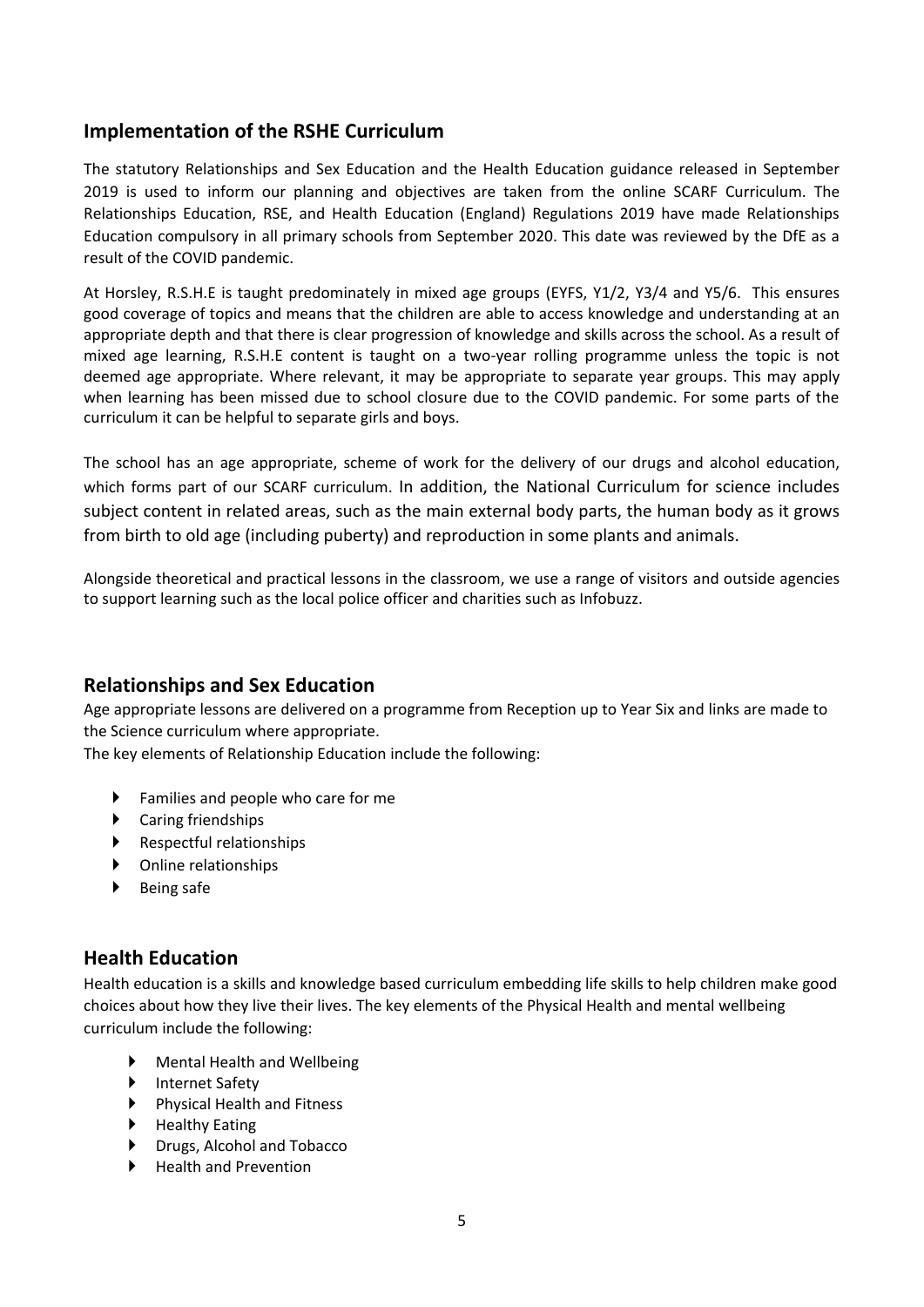- Basic First Aid
- Changing Adolescent body

# **Ground Rules**

Teachers are careful to ensure that their personal beliefs and attitudes do not influence the teaching of RSE. To this end, ground rules are always agreed upon to provide a common values framework within which to teach. There are clear parameters as to what will be taught in whole class setting and what will be dealt with on an individual basis.

Ground rules will ensure that:

- Pupils are given preparation so that they will know how to minimise any embarrassment they feel.
- No one (teacher nor pupil) should be expected to answer a personal question.
- No one will be forced to take part in a discussion.
- The school's confidentiality/safeguarding policies are adhered to.

## **Answering Difficult Questions**

When delivering the RSHE objectives teachers will always consider how children of the same age may be developmentally at different stages, leading to differing types of questions or behaviours. Teaching methods should take account of those developmental differences (including when these are due to specific special educational needs or disabilities) and recognise the potential for discussion on a one-to-one basis or in small groups. Schools should consider what is appropriate and inappropriate in a whole-class setting, as teachers may require support and training in answering questions that are better not dealt with in front of a whole class. On occasion, an individual child will ask an explicit or difficult question in the classroom. Questions do not always have to be answered immediately; it may be more appropriate to address them later. At Horsley Primary School we believe that individual teachers must use their skill and discretion in these situations and could refer to the R.S.H.E subject leader Mr Price.

## **Dealing with Questions**

- Teachers should establish clear parameters about what is appropriate and inappropriate in a wholeclass setting.
- Teachers should set the tone by speaking in a matter-of-fact way and ensure that pupils discuss issues in a way which does not encourage giggling and silliness.
- Pupils should be encouraged to write down questions anonymously and post them in a 'problem/worry box'. The teacher will then have time to prepare age-appropriate answers to all questions before the next session and will choose not to respond to any questions which are inappropriate.
- Teachers should respond to questions where they can, always bearing in mind that pupils who do not have their questions answered may go online to find answers.
- Teachers should not be drawn into providing more information than is appropriate to the age of the child. The Scarf Curriculum has supporting information which is of use to teachers in this regard.
- If a verbal question is too personal, the teacher should remind the pupils of the ground rules.
- If a question is too explicit, feels too old for a pupil, is inappropriate for the whole class or raises safeguarding concerns, the teacher should acknowledge the question and promise to attend to it later, on an individual basis.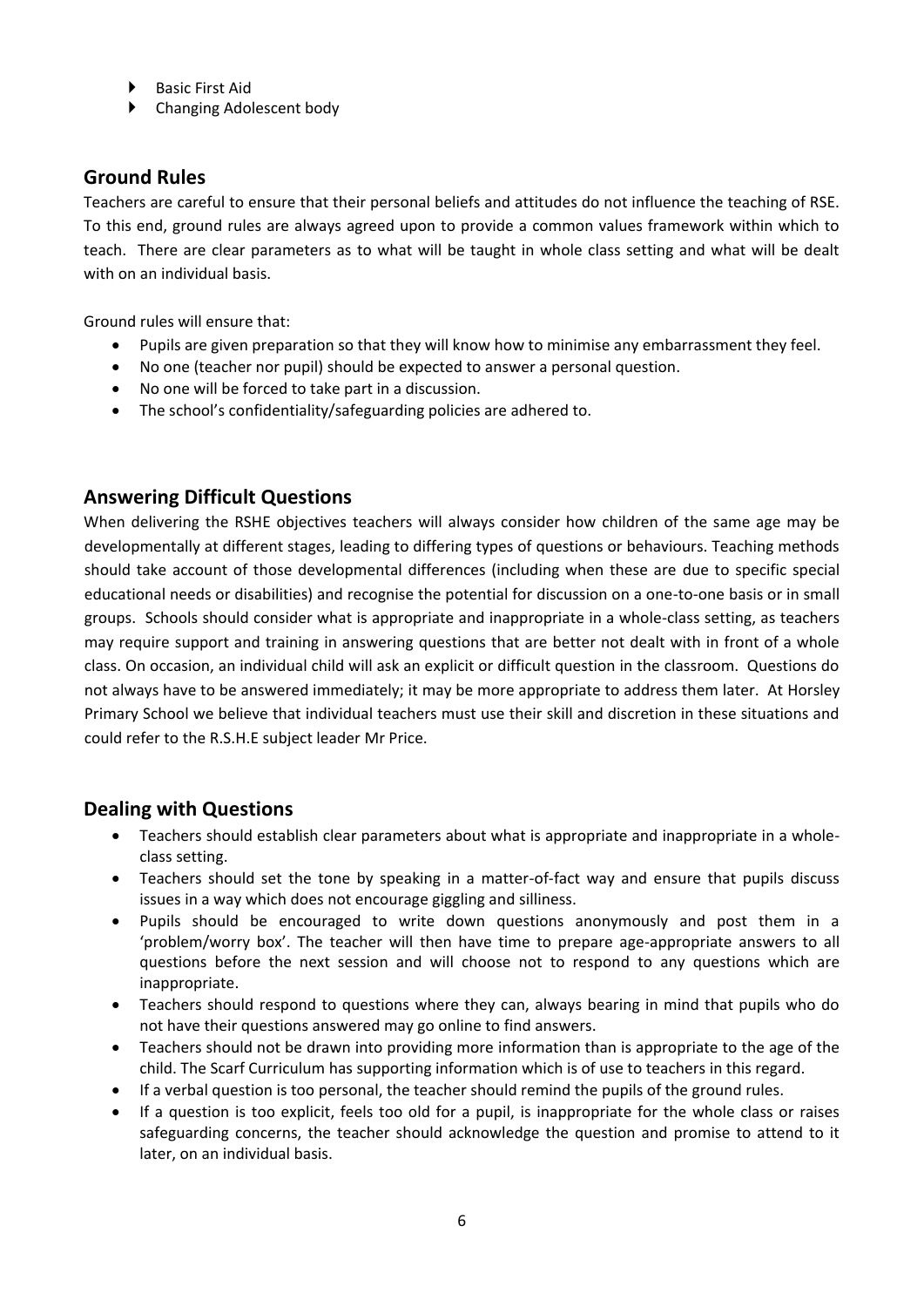- Pupils must not be given the impression that teenagers inevitably have sex. The view that sex should be between two people who are mature enough to make informed decisions should be emphasised.
- If a teacher is concerned that a pupil is at risk of sexual abuse, the school's Designated Safeguarding Lead (DSL), Mr Price, or Deputy Designated Safeguarding Lead (DDSL), Mr Feldon, should be informed, in line with the schools Safeguarding and Child Protection Policy.

#### **Impact**

- Our children have the necessary knowledge about drugs, alcohol, healthy diet, sleep and other areas to help them begin to make healthy life choices.
- Children have the skills, knowledge and understanding to develop healthy, fulfilling relationships
- They have the skills and knowledge to become successful citizens in the future and to contribute fully to their communities.

#### **Progression**

The RSHE curriculum is delivered in a progressive and age appropriate manner. Key aspects such as forming positive friendships and staying safe online will be revisited over time to ensure that the approach is progressive and appropriate for those children at that point in time. There is a clear pathway of progression across the school to ensure that skills are built on and constantly further developed.

#### **Inclusion**

#### **Differentiation and Additional Educational Needs**

RSHE will be planned to give pupils a suitable range of differentiated activities appropriate to their age and abilities. For pupils with SEND the task will be adjusted or pupils may be given extra support. The grouping of pupils for practical activities will take account of their strengths and weaknesses and ensure that all take an active part in the task and gain in confidence.

# **Equality of Opportunity**

All children have equal access to the RSHE curriculum. All staff at Horsley C of E Primary School are responsible for ensuring that all children, irrespective of gender, learning ability, physical disability, ethnicity and social circumstances, have access to the whole curriculum. Where appropriate, work will be adapted to meet pupils' needs and, if appropriate, extra support given. More able pupils will be given suitably challenging activities. Gender and cultural differences will be reflected positively in the teaching materials used. All children have equal access to the RSHE Curriculum, its teaching and learning, throughout any one year. This is being monitored by analysing pupil performance and understanding throughout the school to ensure that there is no disparity between groups.